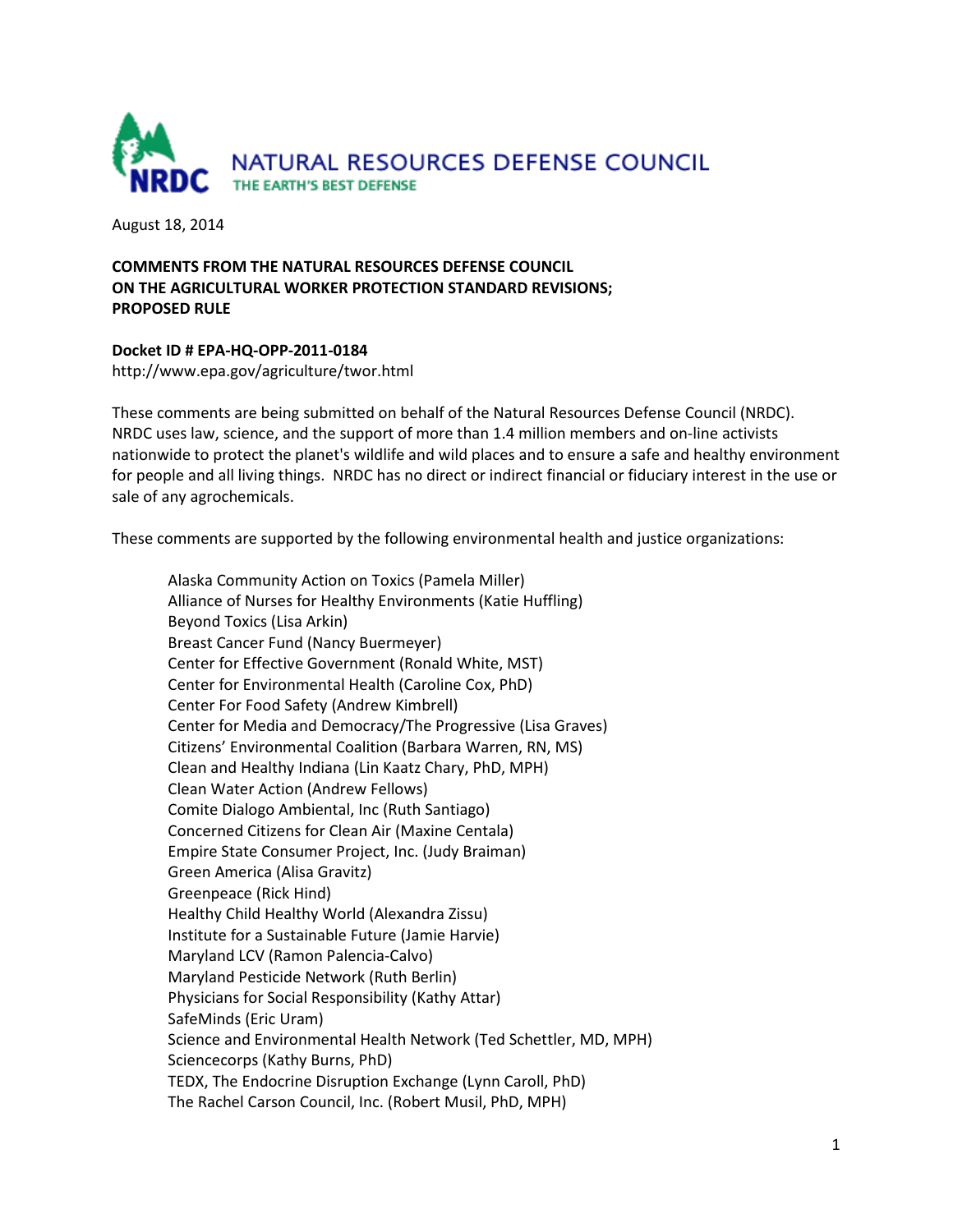NRDC has a long history of supporting farmworkers in reducing their health risks from pesticides. In 1998, NRDC published *Trouble on the Farm: Growing Up With Pesticides in Agricultural Communities[1](#page-4-0)* and in 2004, NRDC published *Hidden Danger: Environmental Health Threats in the Latino Community*, [2](#page-4-1) which discuss pesticide-associated risks to farmworkers and their children. These reports reference scientific data showing that farmworkers and their children living on and near farms may have substantially increased exposure to pesticides over other populations, and deserve stronger protections.

Exposure to pesticides is one of the daily realities in the lives of the 2.5 million farmworkers in the U.S. today. In one alarming group of case reports in 2007 regarding farmworker women in North Carolina and Florida, three women gave birth to children with severe birth defects.<sup>[3](#page-4-2)</sup> All of these women had been exposed to a similar variety of agriculture chemicals. The Palm Post reported, "The case of Ag-Mart is not unusual: In Florida, where more pesticides are used per acre than in any other state, growers are rarely fined when they break the rules. According to state records reviewed by The Post, between 1993 and 2003 Florida inspectors found 4,609 violations of pesticide regulations, but only 7.6 percent resulted in fines."<sup>[4](#page-4-3)</sup> Failure to protect these populations with a stronger Worker Protection Standard is unforgiveable.

We commend the EPA for moving forward in proposing stronger pesticide safety regulations to protect farmworkers and requiring record-keeping to facilitate enforcement.<sup>[5](#page-4-4)</sup> However, farmworker advocates fought over a decade for these revisions to the Worker Protection Standard for Agriculture Pesticides (WPS), and while they are an improvement, they do not go far enough. Since farmworkers will likely have to live with these revisions for another decade-plus, EPA needs to make them as strong as possible now!

The US uses about 1.1 billion pounds of pesticides each year, representing more than one-fifth of the annual global use of 5.2 billion pounds.<sup>[6](#page-4-5)</sup> Pesticides are designed to harm or kill insects, plants, and other living things and are released over our land, water, and food crops, exposing wildlife and people to them. Despite the safeguards, however, weaknesses, loopholes, and flaws undermine the legal requirements, their implementation, and their enforcement and oversight, leaving farmworkers, wildlife, and the environment at risk.<sup>[7](#page-4-6)</sup> Given their persistent exposure to harmful pesticides, it is not surprising that farmworkers and their families experience acute pesticide illness or injury and chronic health problems as a result of these toxic exposures.

We respectfully submit the following comments on the proposed changes. Improving the protections, training and information available to workers will reduce human illness and protect wildlife and the environment. Improving farmworker health and safety will protect these vulnerable workers from needless suffering and injury and have far-reaching benefits by reducing healthcare costs and strains on our public health care system.

*Training and related record-keeping should be improved*. We applaud the Agency's efforts to improve the frequency and quality of pesticide safety trainings, as well as to institute record-keeping of when these trainings take place. We strongly support annual safety trainings. These are much needed changes.

*Training on preventing take-home exposures is particularly important.* Pesticide residues on a worker's hair, skin and clothing directly impact the health and well-being of young children in the home. Children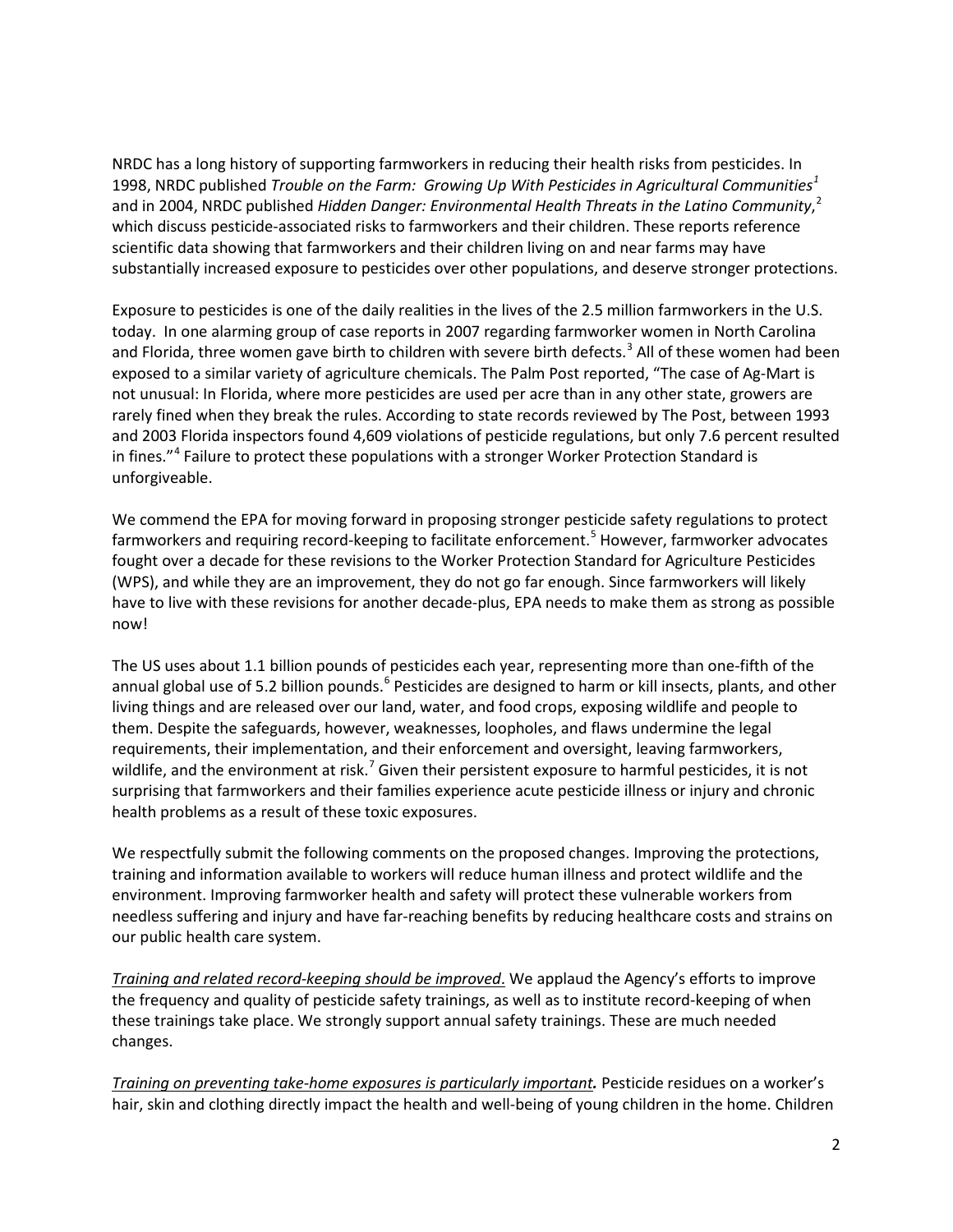are more vulnerable to the impacts of pesticide exposure, particularly during critical windows of development.<sup>[8](#page-4-7)[9](#page-4-8)</sup> For these reasons the American Academy of Pediatrics has issued a public policy statement on the health risks faced by children from pesticide exposures, and the need to reduce exposures to children.<sup>[10](#page-4-9) [11](#page-4-10)</sup> The children of farmworkers are at greater risk than the general population for pesticide-related cancer from *in utero* and early life pesticide exposures through their parents.<sup>[12](#page-4-11) [13](#page-4-12) [14](#page-4-13) [15](#page-4-14) [16](#page-4-15) [17](#page-4-16) [18](#page-4-17)</sup> These scientific data together provide evidence that EPA actions to protect adult farmworkers will also protect their families by reducing risks posed to fetuses, infants, and young children from parental or direct occupational exposure to pesticides.

*We also appreciate that the Agency has proposed to reduce the 'grace period' before full WPS training is required, but this revision does not go far enough*. EPA has proposed shortening the grace period to 2 days. No 'grace period' of any duration should be permitted. An uninformed farmworker is not equipped to do her or his job without putting themselves, their fellow workers, or their families at undue risk. The risks posed by allowing untrained workers to handle toxic chemicals, even for two days, is not tolerated in any other industry that involves exposure to hazardous chemicals. Workers must be adequately trained before they begin work.

## *The current requirement for central posting should not be eliminated but should be enhanced*.

Farmworkers need ready access to basic information about the pesticides being used at their worksites. Posting information about recent pesticide applications in a central location is one of the most effective ways for workers to protect themselves from pesticide exposures. While there are limitations to this method, it should not be eliminated. Many farmworkers work in greenhouses, nurseries, and ferneries, where a central posting location is common and is viewed by the workers. The expectation that workers can obtain this information from their employers "upon request" is unreasonable and unrealistic. Farmworkers should not be expected to question their bosses in order to obtain information about pesticide applications that may endanger their health. Rather than eliminate this protection, EPA should retain the central posting requirement and in addition require training that provides specific information on the names and effects of the pesticides to which the workers will likely be exposed.

*Children should not work as pesticide applicators*. We applaud the Agency for making the common-sense decision to institute a minimum age requirement for hired pesticide handlers and early-entry workers. However, the proposed age of 16 still falls far short. Children under 18 years of age should not be handling pesticides. EPA should not allow children to perform this high exposure work because they are still developing, and high levels of exposure to pesticides could have life-long health effects. Moreover, accidental spills, splashes, drift and improper mixing and handling are more likely with young people with less maturity and experience. Other federal rules on child labor set the minimum age for highhazard work at 18, and several states prohibit minors under 18 from handling pesticides. This should be a national standard for children in agriculture.

A report of the American Federation of Teachers points out that statistics on child and youth agriculture labor are hard to come by because no studies have been done to consistently collect these data.<sup>[19](#page-4-18)</sup> However, the Government Accountability Office (GAO) estimated in 1998 that 300,000 youths aged 15- 17 worked in agriculture,<sup>[20](#page-4-19)</sup> and the National Agriculture Statistics Service (NASS) released a report estimating over 431,000 youths aged 12-17 were hired in agriculture in 1998. Children account for about 20% of farm fatalities. According to the GAO more than 100,000 under-aged teens and children are injured on farms each year. While the acute and long-term health impacts from working with pesticides are hard to document, we know that these children are exposed to cancer-causing and other harmful pesticides during the course of their work.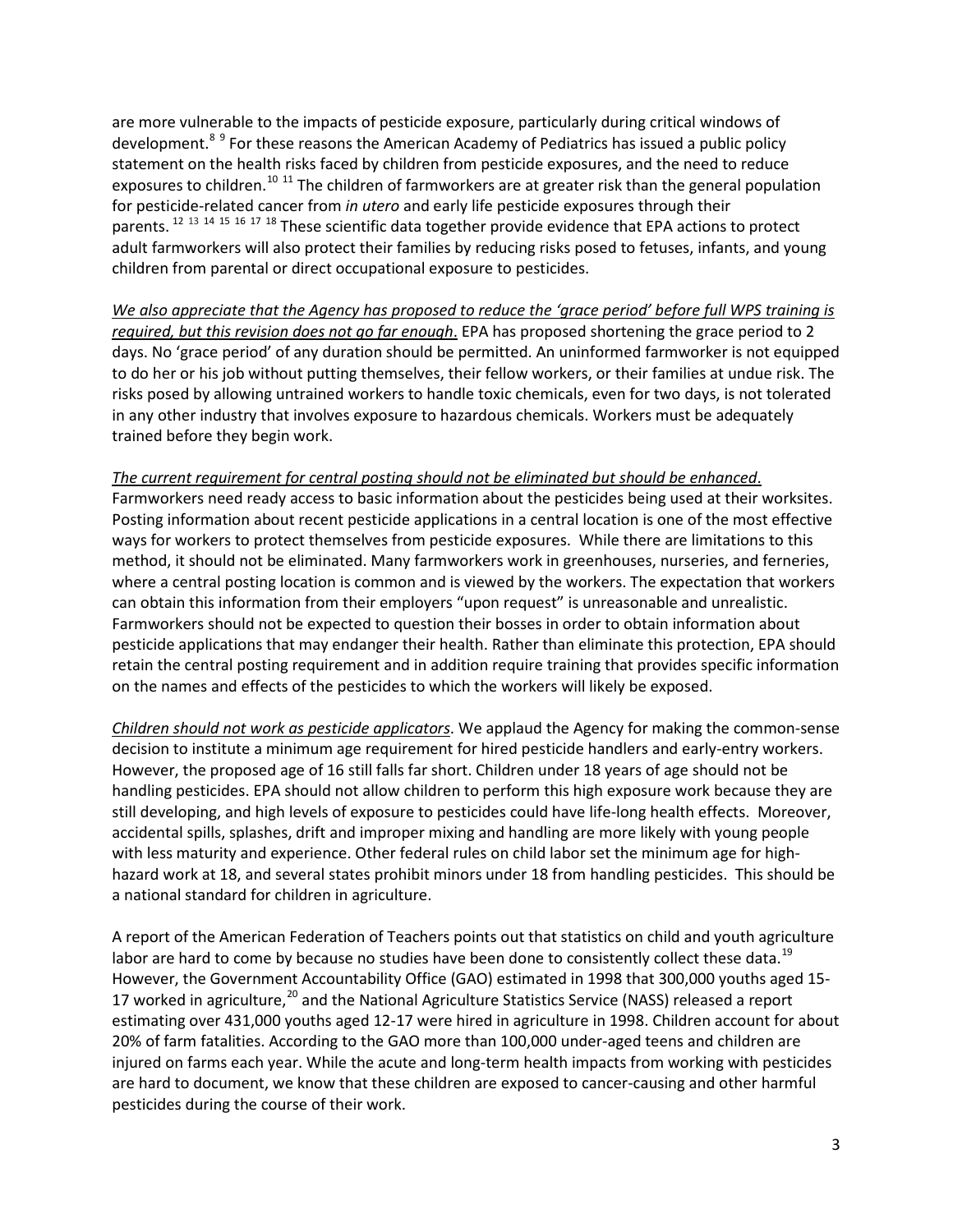*Protect workers from drifting pesticides*. Pesticide exposure from drift of sprays which are applied in nearby fields is one of the leading causes of poisoning of farmworkers. A sprayer's error, wind, and volatilization are factors that make it difficult to confine pesticide sprays to targeted crops. EPA proposes to modestly improve drift protection by restricting entry into fields immediately adjacent to treated areas, but only on the same farm and only during the application. This safeguard should extend to workers in harm's way who work at a neighboring establishment and during the day after application when pesticide is volatilizing off the field.

*Improve safeguards for pesticide handlers*. Farmworkers who mix, load or apply pesticides, especially those who perform these high hazard tasks under the supervision of certified applicators, need extra protections from pesticide exposure. We support the improvements proposed in the WPS revisions and suggest further safeguards.

*Respirator safety:* We support the Agency's proposal to implement OSHA-equivalent standards on medical evaluation, fit testing, and training for pesticide handlers who apply pesticides that require the use of some respirators. However, as currently written, this provision excludes dust and mist filtering masks. This exclusion will result in inadequate protection for many pesticide handlers, since a majority of pesticides labels require handlers to wear dust/mist filtering respirators. Medical evaluation, fittesting and training should be required for all respirators.

*Medical monitoring*: Medical monitoring is an important protective measure for pesticide handlers that can indicate when workers are over-exposed to neurotoxic pesticides on the job. OSHA requires medical monitoring for workers who handle a wide range of toxic substances and this safeguard should be included in the WPS. Longstanding medical monitoring programs in California and Washington State have proven track records in reducing exposure to, and illnesses from, highly neurotoxic pesticides. It should be required nationally.

*Use of closed mixing and loading systems*: The WPS should require the use of closed systems when handling highly-toxic categories of pesticides. A closed system is an engineering control designed for mixing and loading pesticides while reducing the handler's exposure due to spills, splashes and blowing. Closed systems are already used extensively in California. They should be required nationally.

A stronger WPS is needed to strengthen protections for farmworkers and reduce the risk of immediate and long-term illness to farmworkers and their families and improve protections for wildlife and the environment. We urge you to include these safeguards in the final regulations and to implement the revised WPS as soon as possible thereafter. Thank you very much for the opportunity to submit these comments.

Sincerely,

Jennifer Sass

Jennifer B. Sass, Ph.D. Senior Scientist, Natural Resources Defense Council NRDC | 1152 15th Street, NW | Washington, DC 20005